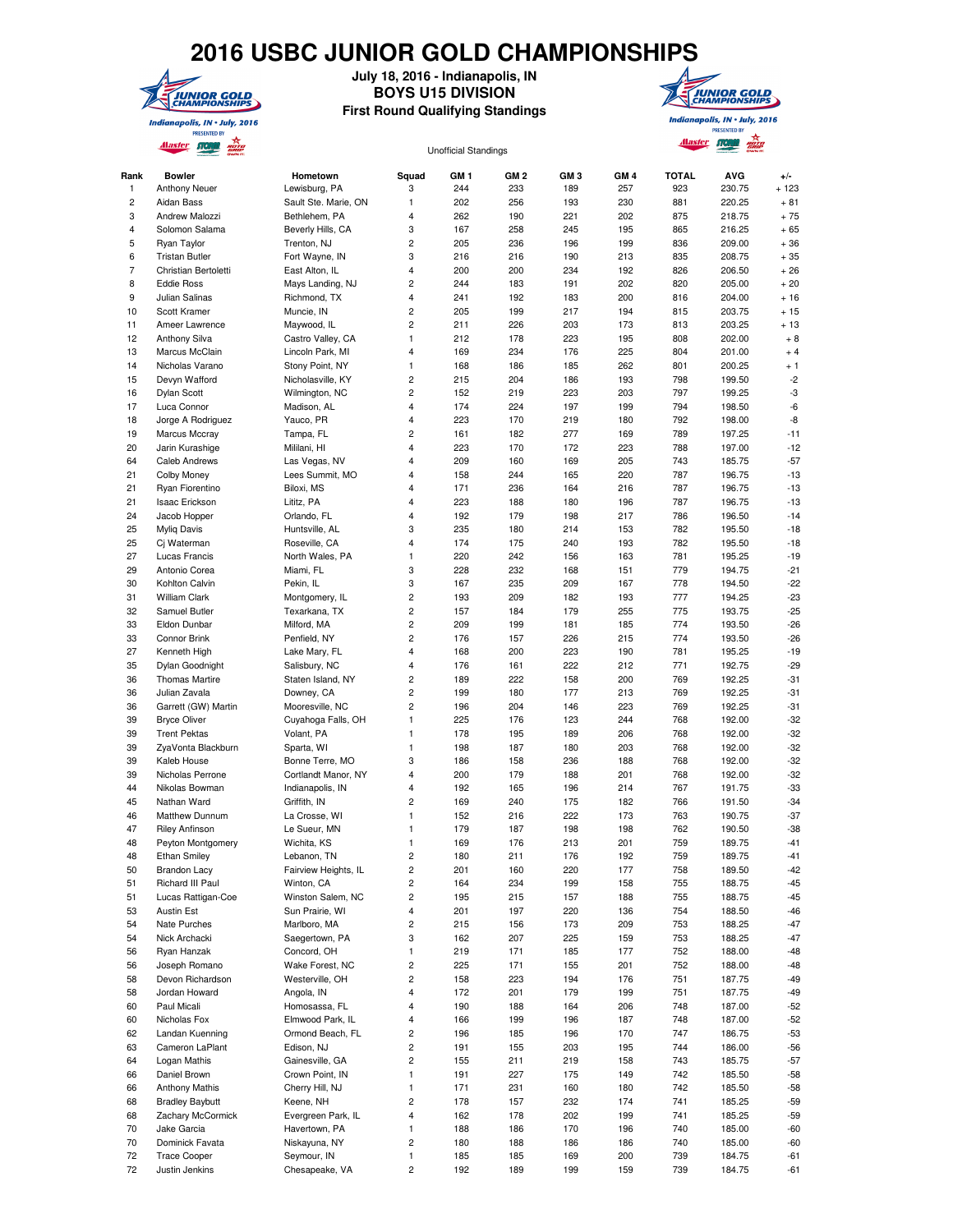| 72  | Joey Ocello             | Neptune, NJ         | 4                       | 188 | 206 | 172 | 173 | 739 | 184.75 | -61    |
|-----|-------------------------|---------------------|-------------------------|-----|-----|-----|-----|-----|--------|--------|
| 75  |                         | Orland Park, IL     | 1                       |     | 172 | 206 | 201 | 737 | 184.25 | $-63$  |
|     | Cameron Crowe           |                     |                         | 158 |     |     |     |     |        |        |
| 76  | Nicholas Slagter        | Jenison, MI         | 3                       | 169 | 198 | 200 | 168 | 735 | 183.75 | $-65$  |
| 76  | Chris White             | Brentwood, TN       | 4                       | 170 | 205 | 200 | 160 | 735 | 183.75 | $-65$  |
| 78  | Kevin Allen             | Corbin, KY          | 3                       | 210 | 186 | 146 | 192 | 734 | 183.50 | $-66$  |
| 79  | Anthone Simpson         | Woodbridge, VA      | $\overline{\mathbf{c}}$ | 212 | 161 | 178 | 182 | 733 | 183.25 | $-67$  |
|     |                         |                     |                         |     |     |     |     |     |        |        |
| 80  | Mason Sterkel           | Lawton, OK          | 2                       | 202 | 172 | 172 | 186 | 732 | 183.00 | $-68$  |
| 80  | Jalen Mosley            | Indianapolis, IN    | 4                       | 135 | 190 | 170 | 237 | 732 | 183.00 | $-68$  |
| 82  | Nolan Blessing          | Cincinnati, OH      | 1                       | 172 | 156 | 234 | 169 | 731 | 182.75 | -69    |
| 82  | <b>Trey Brand</b>       | Battlefield, MO     | 3                       | 191 | 187 | 145 | 208 | 731 | 182.75 | -69    |
|     |                         |                     |                         |     |     |     |     |     |        |        |
| 84  | <b>Anthony Daniels</b>  | Fort Belvoir, VA    | 1                       | 194 | 209 | 130 | 197 | 730 | 182.50 | $-70$  |
| 84  | Dawson Stewart          | Bethlehem, GA       | 2                       | 202 | 182 | 208 | 138 | 730 | 182.50 | $-70$  |
| 86  | Brandon Hyska           | Bronson, MI         | 1                       | 206 | 188 | 155 | 180 | 729 | 182.25 | $-71$  |
| 86  | Garrett Wolf            | Clifton Park, NY    | 4                       | 182 | 158 | 177 | 212 | 729 | 182.25 | $-71$  |
|     |                         |                     |                         |     |     |     |     |     |        |        |
| 88  | Dylan Sager             | San Jose, CA        | 1                       | 142 | 209 | 218 | 158 | 727 | 181.75 | $-73$  |
| 88  | Justin Aboud            | San Jose, CA        | $\overline{c}$          | 163 | 205 | 165 | 194 | 727 | 181.75 | $-73$  |
| 90  | C.J. Petrin             | Chattanooga, TN     | 1                       | 201 | 189 | 156 | 180 | 726 | 181.50 | $-74$  |
| 90  | Austin Humphreys        | Knoxville, TN       | $\overline{c}$          | 170 | 178 | 184 | 194 | 726 | 181.50 | $-74$  |
|     |                         |                     |                         |     |     |     |     |     |        |        |
| 92  | Garrett Meadows         | Springfield, VA     | $\mathbf{1}$            | 156 | 203 | 196 | 170 | 725 | 181.25 | $-75$  |
| 92  | Cody Schaffer           | Kenner, LA          | 3                       | 170 | 124 | 206 | 225 | 725 | 181.25 | $-75$  |
| 94  | Sean Cauthron           | Lenexa, KS          | 4                       | 173 | 154 | 207 | 190 | 724 | 181.00 | $-76$  |
| 95  | Terrance (TJ) Rock      | Henderson, NV       | 3                       | 178 | 168 | 226 | 150 | 722 | 180.50 | $-78$  |
|     |                         |                     |                         |     |     |     |     |     |        |        |
| 95  | Calvin Kruschke         | Little Falls, MN    | 3                       | 172 | 157 | 189 | 204 | 722 | 180.50 | $-78$  |
| 97  | <b>Brandon Cruz</b>     | Tampa, FL           | 3                       | 182 | 147 | 198 | 193 | 720 | 180.00 | $-80$  |
| 98  | Brian Deluisa-Anderson  | Gladstone, OR       | $\overline{\mathbf{c}}$ | 137 | 196 | 195 | 191 | 719 | 179.75 | $-81$  |
|     |                         |                     |                         |     |     |     |     |     |        |        |
| 98  | Paris Swinson           | Lilburn, GA         | 3                       | 171 | 203 | 170 | 175 | 719 | 179.75 | $-81$  |
| 100 | Daniel Burzynski        | Carencro, LA        | $\mathbf{1}$            | 157 | 182 | 205 | 174 | 718 | 179.50 | $-82$  |
| 100 | Joshua Meeke            | Smyrna, TN          | 3                       | 184 | 179 | 208 | 147 | 718 | 179.50 | $-82$  |
| 100 | David Lundy             | San Antonio, TX     | 4                       | 153 | 182 | 196 | 187 | 718 | 179.50 | $-82$  |
|     |                         |                     |                         |     |     |     |     |     |        |        |
| 100 | <b>Brett Mancini</b>    | Seekonk, MA         | 4                       | 187 | 168 | 200 | 163 | 718 | 179.50 | $-82$  |
| 104 | Gannon Takayesu         | Flower Mound, TX    | 2                       | 223 | 177 | 136 | 181 | 717 | 179.25 | -83    |
| 104 | David Winters           | Livonia, MI         | 4                       | 192 | 175 | 181 | 169 | 717 | 179.25 | -83    |
|     |                         | Glendale, CA        |                         |     |     |     |     |     |        |        |
| 106 | Kevin Banaag            |                     | 4                       | 148 | 204 | 181 | 183 | 716 | 179.00 | $-84$  |
| 107 | Dylan Galle             | Grand Forks, ND     | 2                       | 180 | 136 | 208 | 191 | 715 | 178.75 | $-85$  |
| 107 | Tyler Jho               | Suwanee, GA         | 2                       | 181 | 234 | 144 | 156 | 715 | 178.75 | $-85$  |
| 109 | Tylan Kim-Arellano      | Waianae, HI         | 3                       | 137 | 195 | 221 | 161 | 714 | 178.50 | -86    |
|     |                         |                     |                         |     |     |     |     |     |        |        |
| 110 | Marshall Whitehead III  | Lorain, OH          | 4                       | 178 | 170 | 195 | 170 | 713 | 178.25 | $-87$  |
| 110 | Avery Wolf              | Highland Park, IL   | 4                       | 190 | 169 | 193 | 161 | 713 | 178.25 | -87    |
| 112 | Caden Reichl            | Albert Lea, MN      | 1                       | 136 | 246 | 148 | 182 | 712 | 178.00 | $-88$  |
| 113 | Jalen Pass              | Winston Salem, NC   | $\overline{c}$          | 193 | 171 | 190 | 157 | 711 | 177.75 | -89    |
|     |                         |                     |                         |     |     |     |     |     |        |        |
| 113 | Eric Schoiber           | Houston, TX         | 4                       | 164 | 154 | 189 | 204 | 711 | 177.75 | $-89$  |
| 115 | Benjamin Bailey         | Maitland, FL        | 4                       | 127 | 210 | 167 | 205 | 709 | 177.25 | $-91$  |
| 116 | Nicholas Leighty        | Winchester, VA      | 2                       | 174 | 184 | 166 | 184 | 708 | 177.00 | $-92$  |
| 116 | Amir Green              | Garner, NC          | 2                       | 193 | 188 | 166 | 161 | 708 | 177.00 | $-92$  |
|     |                         |                     |                         |     |     |     |     |     |        |        |
| 118 | Evan Weinberg           | Springfield, NJ     | 3                       | 189 | 195 | 137 | 186 | 707 | 176.75 | -93    |
| 119 | Jacob Motas             | Santa Clara, CA     | 3                       | 154 | 148 | 197 | 207 | 706 | 176.50 | $-94$  |
| 120 | Mikey Bushu             | Huntersville, NC    | $\mathbf{1}$            | 196 | 124 | 195 | 190 | 705 | 176.25 | $-95$  |
|     |                         |                     |                         |     |     |     |     |     |        |        |
| 120 | <b>Tyler Howard</b>     | Raleigh, NC         | 2                       | 199 | 174 | 174 | 158 | 705 | 176.25 | $-95$  |
| 120 | Thomas McLaughlin       | Jacksonville, FL    | 4                       | 202 | 204 | 160 | 139 | 705 | 176.25 | $-95$  |
| 120 | Michael Kosinski        | Huntsville, AL      | 4                       | 175 | 190 | 163 | 177 | 705 | 176.25 | $-95$  |
| 124 | Michael Rohr            | Seminole, FL        | 1                       | 149 | 191 | 174 | 190 | 704 | 176.00 | $-96$  |
|     |                         |                     |                         |     |     |     |     |     |        |        |
| 124 | Jonathan Cummins        | Independence, KY    | 4                       | 193 | 165 | 146 | 200 | 704 | 176.00 | -96    |
| 126 | Korey Reichard          | Jackson, MI         | 4                       | 179 | 171 | 178 | 175 | 703 | 175.75 | $-97$  |
| 127 | Alberto Bernal          | Calexico, CA        | 2                       | 146 | 156 | 189 | 211 | 702 | 175.50 | -98    |
|     |                         |                     |                         |     |     |     |     |     |        |        |
| 127 | Matthew Dorn            | Luxemburg, WI       | 4                       | 146 | 213 | 135 | 208 | 702 | 175.50 | $-98$  |
| 130 | Nick Lewicki            | Palatine, IL        | 4                       | 178 | 165 | 190 | 167 | 700 | 175.00 | $-100$ |
| 127 | Ryan Gerken             | Brockport, NY       | 4                       | 188 | 151 | 170 | 193 | 702 | 175.50 | $-98$  |
| 130 | lan Denaro              | Fairport, NY        | 2                       | 148 | 176 | 196 | 180 | 700 | 175.00 | $-100$ |
|     |                         |                     |                         |     |     |     |     |     |        |        |
| 130 | <b>Tyler McLearen</b>   | El Reno, OK         | 3                       | 159 | 191 | 191 | 159 | 700 | 175.00 | $-100$ |
| 133 | Noah White              | Murfreesboro, TN    | 4                       | 189 | 197 | 147 | 165 | 698 | 174.50 | $-102$ |
| 134 | Justin Wilson           | Lexington, KY       | 1                       | 173 | 160 | 149 | 214 | 696 | 174.00 | $-104$ |
| 134 | <b>Emanuel Casillas</b> | Brooklyn, NY        | 3                       | 185 | 159 | 187 | 165 | 696 | 174.00 | $-104$ |
|     |                         |                     |                         |     |     |     |     |     |        |        |
| 136 | Jacob Amos              | Columbia, IL        | 4                       | 195 | 135 | 166 | 199 | 695 | 173.75 | $-105$ |
| 136 | Jonathan Hall           | Canton, MI          | 4                       | 177 | 158 | 170 | 190 | 695 | 173.75 | $-105$ |
| 138 | Charlie Ball            | Mentor, OH          | 1                       | 195 | 160 | 180 | 159 | 694 | 173.50 | $-106$ |
| 139 | Chase Cooper            | Andrews, SC         | 2                       | 123 | 206 | 168 | 196 | 693 | 173.25 | $-107$ |
|     |                         |                     |                         |     |     |     |     |     |        |        |
| 139 | Donovan Vincent         | Murfreesboro, TN    | 2                       | 160 | 155 | 180 | 198 | 693 | 173.25 | $-107$ |
| 139 | Payne Fakler            | Milwaukee, WI       | 3                       | 161 | 163 | 198 | 171 | 693 | 173.25 | $-107$ |
| 139 | Joshua Wilson           | Millbrook, AL       | 4                       | 147 | 212 | 147 | 187 | 693 | 173.25 | $-107$ |
|     |                         |                     | 1                       |     |     |     |     |     |        | $-108$ |
| 143 | Andrei Tacorda          | Roseville, CA       |                         | 253 | 149 | 160 | 130 | 692 | 173.00 |        |
| 143 | Logan Hartman           | Chester, VA         | $\mathbf{1}$            | 206 | 190 | 169 | 127 | 692 | 173.00 | $-108$ |
| 143 | James Ruoff             | Battle Creek, MI    | 1                       | 177 | 168 | 199 | 148 | 692 | 173.00 | $-108$ |
| 146 | Jamey Kragh             | Minot, ND           | $\mathbf{1}$            | 169 | 145 | 168 | 209 | 691 | 172.75 | $-109$ |
|     |                         |                     |                         |     |     |     |     |     |        |        |
| 147 | Zander Koppenhaver      | Bradford, PA        | 1                       | 154 | 202 | 151 | 183 | 690 | 172.50 | $-110$ |
| 147 | Korey Deck              | New Castle, IN      | 1                       | 143 | 179 | 203 | 165 | 690 | 172.50 | $-110$ |
| 147 | Isaiah Gore             | Columbia, MD        | 2                       | 175 | 188 | 139 | 188 | 690 | 172.50 | $-110$ |
|     |                         |                     |                         |     |     |     |     |     |        |        |
| 147 | John Mehlum Jr          | Vallejo, CA         | 3                       | 234 | 135 | 163 | 158 | 690 | 172.50 | $-110$ |
| 151 | <b>Andrew Sacks</b>     | Vandalia, OH        | 1                       | 167 | 200 | 171 | 151 | 689 | 172.25 | $-111$ |
| 151 | Jordan Crackenberger    | Hoffman Estates, IL | 2                       | 186 | 144 | 152 | 207 | 689 | 172.25 | $-111$ |
| 153 | Zachary Keene           | Selma, NC           | 2                       | 154 | 157 | 172 | 205 | 688 | 172.00 | $-112$ |
|     |                         |                     |                         |     |     |     |     |     |        |        |
| 153 | Nathan McGeorge         | Cincinnati, OH      | 3                       | 157 | 158 | 180 | 193 | 688 | 172.00 | $-112$ |
| 155 | Kevin Brown             | Clemmons, NC        | $\overline{\mathbf{c}}$ | 142 | 185 | 175 | 185 | 687 | 171.75 | $-113$ |
| 155 | Isiah Cranfield         | Woodbridge, VA      | 2                       | 160 | 169 | 181 | 177 | 687 | 171.75 | $-113$ |
| 155 | Dayton Edwards          | Houston, TX         | $\overline{c}$          | 173 | 156 | 219 | 139 | 687 | 171.75 | $-113$ |
|     |                         |                     |                         |     |     |     |     |     |        |        |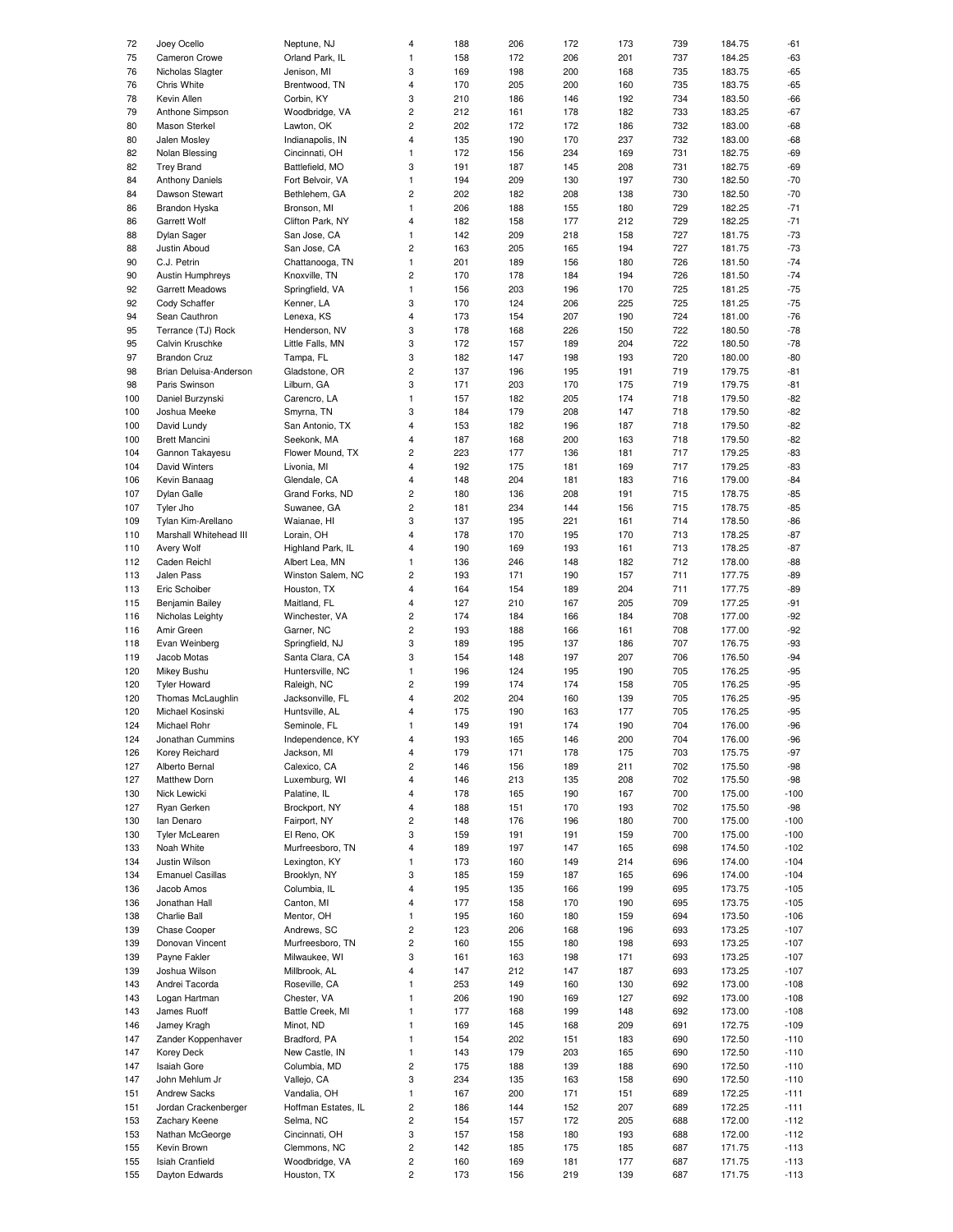| 155                                                                       | Jacob Portem                     | Bedford Hills, NY                | 4              | 188        | 158        | 157        | 184        | 687        | 171.75           | $-113$           |
|---------------------------------------------------------------------------|----------------------------------|----------------------------------|----------------|------------|------------|------------|------------|------------|------------------|------------------|
|                                                                           |                                  |                                  |                |            |            |            |            |            |                  |                  |
| 159                                                                       | <b>Patrick Phillips</b>          | Roseboro, NC                     | 1              | 193        | 179        | 162        | 151        | 685        | 171.25           | $-115$           |
| 159                                                                       | Caleb Baker                      | Wake Forest, NC                  | 2              | 163        | 182        | 167        | 173        | 685        | 171.25           | $-115$           |
| 159                                                                       | Leonard Farlow                   | Columbia, MD                     | 2              | 171        | 162        | 193        | 159        | 685        | 171.25           | $-115$           |
|                                                                           |                                  |                                  |                |            |            |            |            |            |                  |                  |
| 159                                                                       | <b>Christopher Grimes</b>        | Lees Summit, MO                  | 3              | 140        | 203        | 208        | 134        | 685        | 171.25           | $-115$           |
| 159                                                                       | Jacob White                      | Brighton, CO                     | 4              | 188        | 181        | 168        | 148        | 685        | 171.25           | $-115$           |
| 164                                                                       | Michael Hart                     | Warrensburg, MO                  | 1              | 118        | 200        | 187        | 179        | 684        | 171.00           | $-116$           |
|                                                                           |                                  |                                  |                |            |            |            |            |            |                  |                  |
| 164                                                                       | Steven Zlotopolski               | Wentzville, MO                   | 1              | 159        | 198        | 186        | 141        | 684        | 171.00           | $-116$           |
| 164                                                                       | <b>Ethan Reyes</b>               | Avon, MA                         | 3              | 146        | 211        | 151        | 176        | 684        | 171.00           | $-116$           |
| 164                                                                       | Mark Friedman                    | Galloway, NJ                     | 4              | 166        | 145        | 183        | 190        | 684        | 171.00           | $-116$           |
|                                                                           |                                  |                                  |                |            |            |            |            |            |                  |                  |
| 168                                                                       | <b>Blake Reiger</b>              | Grafton, WI                      | 1              | 156        | 187        | 152        | 187        | 682        | 170.50           | $-118$           |
| 168                                                                       | Jordan Pelant                    | Waterville, MN                   | 1              | 158        | 177        | 151        | 196        | 682        | 170.50           | $-118$           |
|                                                                           |                                  |                                  |                |            |            |            |            |            |                  |                  |
| 168                                                                       | Jeffrey Sutton                   | Beech Grove, IN                  | 4              | 199        | 150        | 150        | 183        | 682        | 170.50           | $-118$           |
| 171                                                                       | Logan Parmenter                  | Centreville, VA                  | 2              | 180        | 132        | 187        | 182        | 681        | 170.25           | $-119$           |
| 172                                                                       | Ashton Wardrup                   | Santa Fe, TX                     | $\overline{c}$ | 167        | 151        | 181        | 180        | 679        | 169.75           | $-121$           |
|                                                                           |                                  |                                  |                |            |            |            |            |            |                  |                  |
| 172                                                                       | Theron Mitchell                  | Chicago Heights, IL              | 3              | 156        | 157        | 202        | 164        | 679        | 169.75           | $-121$           |
| 174                                                                       | Nathan Curl                      | Kalamazoo, MI                    | 4              | 200        | 161        | 135        | 182        | 678        | 169.50           | $-122$           |
| 175                                                                       | <b>Braden Fowler</b>             | Bowling Green, KY                | $\mathbf{1}$   | 142        | 155        | 180        | 200        | 677        | 169.25           | $-123$           |
|                                                                           |                                  |                                  |                |            |            |            |            |            |                  |                  |
| 175                                                                       | Zachary Howarth                  | Garland, TX                      | 2              | 190        | 165        | 151        | 171        | 677        | 169.25           | $-123$           |
| 175                                                                       | Matthew Ward                     | Clayton, DE                      | 4              | 179        | 168        | 182        | 148        | 677        | 169.25           | $-123$           |
| 178                                                                       | Ronnie Perez                     | Ormond Beach, FL                 | 2              | 178        | 164        | 178        | 156        | 676        | 169.00           | $-124$           |
|                                                                           |                                  |                                  |                |            |            |            |            |            |                  |                  |
| 178                                                                       | <b>Riley Porter</b>              | Muncie, IN                       | 4              | 193        | 160        | 161        | 162        | 676        | 169.00           | $-124$           |
| 180                                                                       | Mycah Caudle                     | Starr, SC                        | $\mathbf{1}$   | 155        | 162        | 170        | 188        | 675        | 168.75           | $-125$           |
| 180                                                                       | Eden Laurel                      | Hephzibah, GA                    | 2              | 192        | 158        | 167        | 158        | 675        | 168.75           | $-125$           |
|                                                                           |                                  |                                  |                |            |            |            |            |            |                  |                  |
| 180                                                                       | Rosalio Matute                   | Bradenton, FL                    | 3              | 155        | 160        | 215        | 145        | 675        | 168.75           | $-125$           |
| 180                                                                       | <b>Anthony Ellis</b>             | Frisco, TX                       | 4              | 175        | 184        | 169        | 147        | 675        | 168.75           | $-125$           |
| 184                                                                       |                                  |                                  |                | 148        |            |            |            | 674        |                  |                  |
|                                                                           | Colin Jones                      | Kearney, NE                      | 1              |            | 192        | 135        | 199        |            | 168.50           | $-126$           |
| 184                                                                       | <b>Myles Moser</b>               | Noblesville, IN                  | 2              | 169        | 136        | 234        | 135        | 674        | 168.50           | $-126$           |
| 184                                                                       | <b>Bradley Carr</b>              | Rochester, NY                    | 4              | 170        | 141        | 180        | 183        | 674        | 168.50           | $-126$           |
|                                                                           |                                  |                                  |                |            |            |            |            |            |                  |                  |
| 184                                                                       | Noah Axinn                       | Coram, NY                        | 4              | 165        | 184        | 169        | 156        | 674        | 168.50           | $-126$           |
| 188                                                                       | Spencer Robarge                  | Springfield, MO                  | 1              | 152        | 158        | 188        | 175        | 673        | 168.25           | $-127$           |
| 188                                                                       | Jordan Peacock                   | O'Fallon, IL                     | 4              | 193        | 167        | 160        | 153        | 673        | 168.25           | $-127$           |
|                                                                           |                                  |                                  |                |            |            |            |            |            |                  |                  |
| 188                                                                       | Anthony Strickland               | Niceville, FL                    | 4              | 168        | 146        | 192        | 167        | 673        | 168.25           | $-127$           |
| 191                                                                       | Xavier Bamford                   | Rochester, NH                    | 2              | 136        | 142        | 170        | 224        | 672        | 168.00           | $-128$           |
| 191                                                                       | Matthew Tremain                  | Gillette, WY                     | 2              | 207        | 135        | 163        | 167        | 672        | 168.00           | $-128$           |
|                                                                           |                                  |                                  |                |            |            |            |            |            |                  |                  |
| 194                                                                       | Thomas Trecha                    | Owosso, MI                       | 4              | 166        | 141        | 173        | 191        | 671        | 167.75           | $-129$           |
| 191                                                                       | Ryan Stolakis                    | Worcester, MA                    | 2              | 159        | 182        | 197        | 134        | 672        | 168.00           | $-128$           |
| 195                                                                       | <b>Brian Fink</b>                | New Port Richey, FL              | 2              | 145        | 176        | 191        | 158        | 670        | 167.50           | $-130$           |
|                                                                           |                                  |                                  |                |            |            |            |            |            |                  |                  |
| 196                                                                       | Marc Howard                      | Red Lion, PA                     | 1              | 154        | 196        | 167        | 151        | 668        | 167.00           | $-132$           |
| 196                                                                       | Harris Mirza                     | Astoria, NY                      | 4              | 171        | 224        | 107        | 166        | 668        | 167.00           | $-132$           |
| 198                                                                       |                                  |                                  | 1              | 180        | 173        | 126        | 188        | 667        | 166.75           | $-133$           |
|                                                                           | Jordan Monnens                   | Ham Lake, MN                     |                |            |            |            |            |            |                  |                  |
| 198                                                                       | Nicholas Greco                   | Fair Lawn, NJ                    | 2              | 172        | 157        | 199        | 139        | 667        | 166.75           | $-133$           |
| 200                                                                       | <b>Casen Stickler</b>            | Bixby, OK                        | $\mathbf{1}$   | 201        | 146        | 136        | 183        | 666        | 166.50           | $-134$           |
|                                                                           |                                  |                                  |                |            |            |            |            |            |                  |                  |
| 200                                                                       | <b>Trevor White</b>              | Minier, IL                       | $\overline{c}$ | 136        | 187        | 177        | 166        | 666        | 166.50           | $-134$           |
| 200                                                                       | Kade Metzka                      | Indianapolis, IN                 | 4              | 165        | 159        | 159        | 183        | 666        | 166.50           | $-134$           |
| 203                                                                       | Angelo Biondo                    | Cuyahoga Falls, OH               | 1              | 158        | 186        | 184        | 136        | 664        | 166.00           | $-136$           |
|                                                                           |                                  |                                  |                |            |            |            |            |            |                  |                  |
| 203                                                                       | Stefano Cittadino                | Webster, NY                      | 4              | 160        | 149        | 213        | 142        | 664        | 166.00           | $-136$           |
| 205                                                                       | Korey Balbach                    | Mankato, MN                      | 1              | 185        | 130        | 182        | 166        | 663        | 165.75           | $-137$           |
| 205                                                                       | <b>Tanner Vogel</b>              | Kissimmee, FL                    | 2              | 139        | 197        | 180        | 147        | 663        | 165.75           | $-137$           |
|                                                                           |                                  |                                  |                |            |            |            |            |            |                  |                  |
| 205                                                                       | Tyronn Bickham                   | Chicago, IL                      | 2              | 152        | 134        | 202        | 175        | 663        | 165.75           | $-137$           |
| 205                                                                       | Logan Zarek                      | Dekalb, IL                       | 4              | 160        | 213        | 141        | 149        | 663        | 165.75           | $-137$           |
|                                                                           |                                  |                                  |                |            |            |            |            |            |                  |                  |
| 205                                                                       | Michael O'Malley                 | New City, NY                     | 4              | 131        | 162        | 183        | 187        | 663        | 165.75           | -137             |
| 205                                                                       | Thomas Lettich                   | Selden, NY                       | 4              | 141        | 177        | 163        | 182        | 663        | 165.75           | $-137$           |
| 211                                                                       | Conner Jones                     | Chatham, IL                      | 1              | 142        | 211        | 150        | 159        | 662        | 165.50           | $-138$           |
|                                                                           |                                  |                                  |                |            |            |            |            |            |                  |                  |
| 211                                                                       | Justin Sienes                    | Glenview, IL                     | 1              | 175        | 162        | 189        | 136        | 662        | 165.50           | $-138$           |
| 211                                                                       | Jesse Lake                       | North Haven, CT                  | 2              | 143        | 161        | 170        | 188        | 662        | 165.50           | $-138$           |
| 211                                                                       | Jackson Stiles                   | Huntsville, AL                   | 2              | 157        | 156        | 172        | 177        | 662        | 165.50           | $-138$           |
|                                                                           |                                  | Waukesha, WI                     |                |            |            |            |            |            |                  |                  |
| 211                                                                       | Carter Lukas                     |                                  | 3              | 156        | 173        | 175        | 158        | 662        | 165.50           | $-138$           |
| 211                                                                       | Dakota Dudley                    | Houston, TX                      | 4              | 200        | 178        | 153        | 131        | 662        | 165.50           | $-138$           |
| 211                                                                       | Austin Tryba                     | Sheboygan, WI                    | 4              | 156        | 173        | 168        | 165        | 662        | 165.50           | $-138$           |
|                                                                           |                                  |                                  |                |            |            |            |            |            |                  |                  |
| 211                                                                       | <b>Trent Stacey</b>              | Chandler, IN                     | 4              | 162        | 131        | 187        | 182        | 662        | 165.50           | $-138$           |
| 219                                                                       | <b>Tyrell Ingalls</b>            | Loganville, GA                   | 1              | 204        | 153        | 158        | 146        | 661        | 165.25           | $-139$           |
| 219                                                                       | <b>Ethan Teply</b>               | Mapleton, MN                     | 1              | 181        | 141        | 168        | 171        | 661        | 165.25           | $-139$           |
|                                                                           |                                  |                                  |                |            |            |            |            |            |                  |                  |
| 219                                                                       | Christopher Albanese             | Griffith, IN                     | 2              | 139        | 188        | 156        | 178        | 661        | 165.25           | $-139$           |
| 222                                                                       | <b>Braydon Shafer</b>            | Richmond, IN                     | 2              | 178        | 109        | 200        | 173        | 660        | 165.00           | $-140$           |
| 222                                                                       | <b>Riley Celmer</b>              | Blandon, PA                      | 3              | 188        | 147        | 162        | 163        | 660        | 165.00           | $-140$           |
|                                                                           |                                  |                                  |                |            |            |            |            |            |                  |                  |
| 224                                                                       | Zakarey Geer                     | Madison Heights, MI              | 3              | 168        | 157        | 177        | 157        | 659        | 164.75           | $-141$           |
| 224                                                                       | Chayenne Kuamoo-Malama           | Waipahu, HI                      | 3              | 97         | 164        | 211        | 187        | 659        | 164.75           | $-141$           |
| 226                                                                       |                                  |                                  | 2              |            |            |            |            |            |                  |                  |
|                                                                           | Aidan Hudson                     | Mckinney, TX                     |                | 147        | 208        | 147        | 156        | 658        | 164.50           | $-142$           |
| 226                                                                       | Dakwan Tyler                     | Lanham, MD                       | 3              | 179        | 159        | 177        | 143        | 658        | 164.50           | $-142$           |
| 226                                                                       | Wayne Zapotoczny                 | Weirton, WV                      | 4              | 206        | 150        | 169        | 133        | 658        | 164.50           | $-142$           |
|                                                                           |                                  |                                  |                |            |            |            |            |            |                  |                  |
| 229                                                                       | Matthew Chapman                  | Cornelius, NC                    | 1              | 154        | 176        | 176        | 151        | 657        | 164.25           | $-143$           |
| 229                                                                       |                                  | Georgetown, TX                   | 2              | 155        | 158        | 155        | 189        | 657        | 164.25           | $-143$           |
|                                                                           | Devin Dapra                      |                                  |                | 172        | 186        | 163        | 135        | 656        | 164.00           | $-144$           |
|                                                                           |                                  |                                  |                |            |            |            |            |            |                  |                  |
|                                                                           | <b>Cody Stevens</b>              | Miami, FL                        | 1              |            |            |            |            |            |                  |                  |
|                                                                           | Herman Lee                       | Clinton, MD                      | 4              | 158        | 164        | 181        | 153        | 656        | 164.00           | $-144$           |
|                                                                           | Cody Larson                      | Coon Rapids, MN                  | 1              | 175        | 185        | 162        | 133        | 655        | 163.75           | $-145$           |
|                                                                           |                                  |                                  |                |            |            |            |            |            |                  |                  |
|                                                                           | Christopher Haney                | Brewer, ME                       | 3              | 179        | 159        | 152        | 165        | 655        | 163.75           | $-145$           |
|                                                                           | <b>Taylor Wiley</b>              | San Antonio, TX                  | 1              | 211        | 151        | 117        | 175        | 654        | 163.50           | $-146$           |
|                                                                           | Connor Schlueter                 | Fremont, NE                      | 2              | 166        | 173        | 182        | 133        | 654        | 163.50           | $-146$           |
|                                                                           |                                  |                                  |                |            |            |            |            |            |                  |                  |
|                                                                           | Ambrose Shirk                    | Fredericksburg, PA               | 1              | 151        | 160        | 155        | 186        | 652        | 163.00           | $-148$           |
|                                                                           | <b>Craig Sanders</b>             | Powder Springs, GA               | 3              | 151        | 173        | 170        | 158        | 652        | 163.00           | $-148$           |
|                                                                           | <b>Richard Elliott</b>           | Alliance, OH                     | 4              | 184        | 118        | 192        | 158        | 652        | 163.00           | $-148$           |
|                                                                           |                                  |                                  |                |            |            |            |            |            |                  |                  |
| 231<br>231<br>233<br>233<br>235<br>235<br>237<br>237<br>237<br>240<br>241 | <b>Kirk Mowl</b><br>James Menard | Ormond Beach, FL<br>Kankakee, IL | 1<br>1         | 182<br>159 | 148<br>132 | 166<br>200 | 155<br>159 | 651<br>650 | 162.75<br>162.50 | $-149$<br>$-150$ |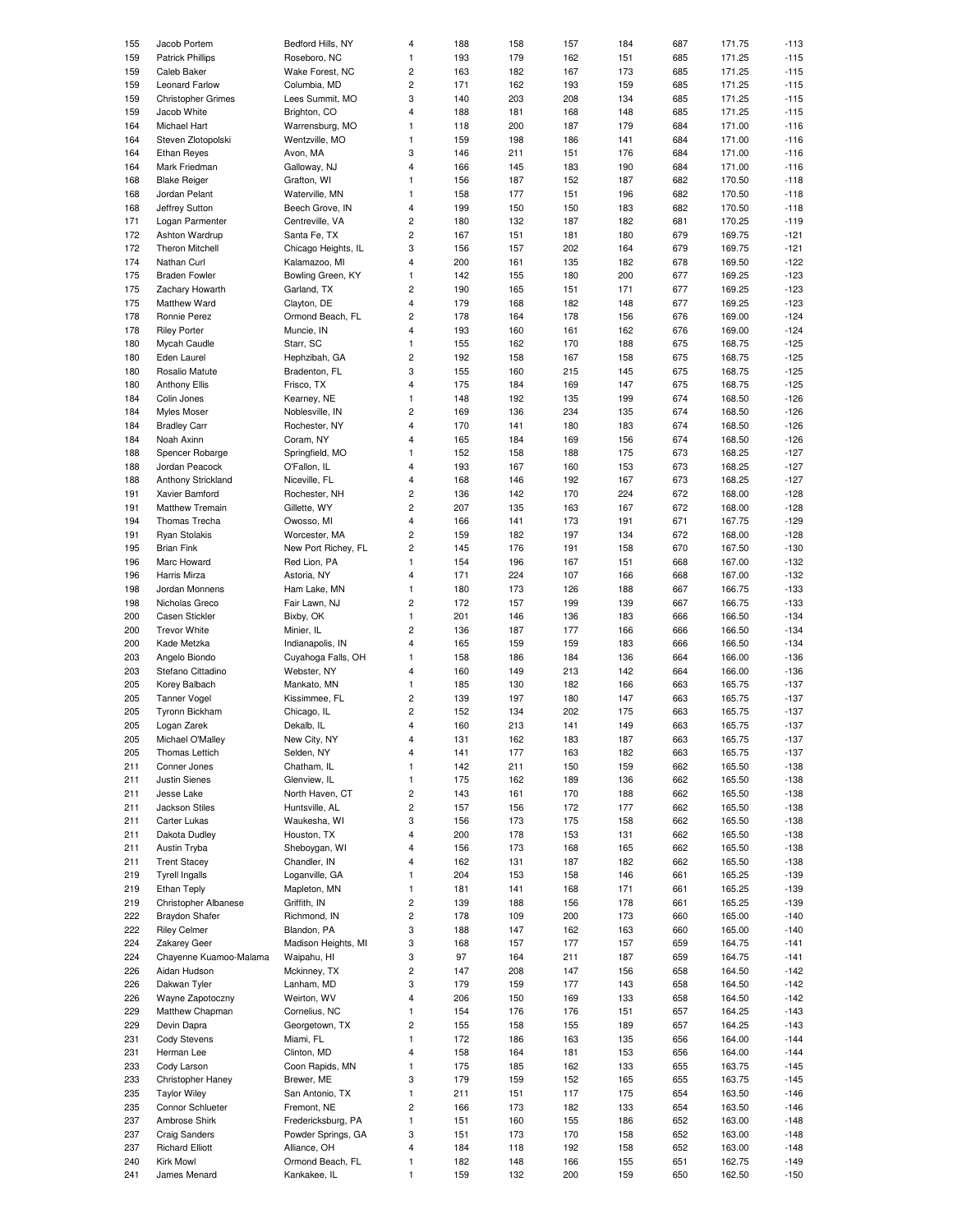| 241        | <b>Brandon Bonta</b>     | Wichita, KS                  | $\mathbf{1}$            | 151        | 180 | 189 | 130 | 650 | 162.50 | $-150$           |
|------------|--------------------------|------------------------------|-------------------------|------------|-----|-----|-----|-----|--------|------------------|
| 241        |                          | White River Junction, VT     | 1                       | 177        | 180 | 141 | 152 | 650 | 162.50 | $-150$           |
|            | Joseph Raymond           |                              |                         |            |     |     |     |     |        |                  |
| 241        | Austin Reynolds          | Enterprise, AL               | 1                       | 176        | 162 | 136 | 176 | 650 | 162.50 | $-150$           |
| 241        | Gabe Alvarez             | Wichita, KS                  | 3                       | 137        | 174 | 157 | 182 | 650 | 162.50 | $-150$           |
| 241        | <b>Stanley Socks</b>     | Indianapolis, IN             | 4                       | 154        | 191 | 148 | 157 | 650 | 162.50 | $-150$           |
|            |                          |                              |                         |            |     |     |     |     |        |                  |
| 248        | Clinton Lyons            | Park Forest, IL              | 3                       | 163        | 176 | 194 | 116 | 649 | 162.25 | $-151$           |
| 248        | <b>Nathan Stinemates</b> | Fremont, NE                  | 3                       | 151        | 138 | 170 | 190 | 649 | 162.25 | $-151$           |
| 250        | <b>Brent Padgett</b>     | Louisville, KY               | 4                       | 163        | 161 | 153 | 171 | 648 | 162.00 | $-152$           |
| 250        | Scott Garrett            | Lebanon, PA                  | 4                       | 180        | 161 | 181 | 126 | 648 | 162.00 | $-152$           |
|            |                          |                              |                         |            |     |     |     |     |        |                  |
| 252        | Daniel Lenk              | East Brunswick, NJ           | 1                       | 156        | 167 | 143 | 181 | 647 | 161.75 | $-153$           |
| 252        | Seth Harris              | Columbia, IL                 | $\mathbf{1}$            | 149        | 155 | 178 | 165 | 647 | 161.75 | $-153$           |
|            |                          |                              |                         |            |     |     |     |     |        |                  |
| 252        | Michael Frensley         | Goodlettsville, TN           | 3                       | 142        | 167 | 159 | 179 | 647 | 161.75 | $-153$           |
| 252        | <b>Bryce Pisetta</b>     | Troy, IL                     | 3                       | 178        | 157 | 164 | 148 | 647 | 161.75 | $-153$           |
| 252        | Noah Wells               | Roseville, MI                | 4                       | 156        | 181 | 138 | 172 | 647 | 161.75 | $-153$           |
|            | Joshua Brady             |                              | 4                       |            |     |     |     |     |        |                  |
| 252        |                          | Springdale, AR               |                         | 180        | 122 | 152 | 193 | 647 | 161.75 | $-153$           |
| 258        | Jervon Webster           | Dale City, VA                | $\mathbf{1}$            | 169        | 125 | 176 | 176 | 646 | 161.50 | $-154$           |
| 258        | Joshua Zilk              | Virginia Beach, VA           | $\overline{\mathbf{c}}$ | 143        | 200 | 163 | 140 | 646 | 161.50 | $-154$           |
| 258        |                          |                              | $\overline{\mathbf{c}}$ |            |     | 193 | 156 | 646 | 161.50 | $-154$           |
|            | Joshua Woolley           | Sault Ste. Marie, ON         |                         | 151        | 146 |     |     |     |        |                  |
| 258        | Zackary Mandeville       | Lakewood, CO                 | 3                       | 154        | 138 | 123 | 231 | 646 | 161.50 | $-154$           |
| 258        | Spencer Eddy             | Naples, FL                   | 3                       | 163        | 149 | 146 | 188 | 646 | 161.50 | $-154$           |
| 263        | Eric Smith               | Indianapolis, IN             | 2                       | 147        | 156 | 161 | 181 | 645 | 161.25 | $-155$           |
|            |                          |                              |                         |            |     |     |     |     |        |                  |
| 263        | <b>Brandon Collins</b>   | Wichita, KS                  | 3                       | 143        | 194 | 149 | 159 | 645 | 161.25 | $-155$           |
| 263        | <b>Trey Friedeck</b>     | San Antonio, TX              | 3                       | 150        | 192 | 159 | 144 | 645 | 161.25 | $-155$           |
| 263        | Charles Cannon           | Lenexa, KS                   | 4                       | 162        | 185 | 139 | 159 | 645 | 161.25 | $-155$           |
|            |                          |                              |                         |            |     |     |     |     |        |                  |
| 267        | <b>Landon Richards</b>   | Marion, IL                   | 2                       | 175        | 124 | 161 | 184 | 644 | 161.00 | $-156$           |
| 267        | <b>Tyler Grafton</b>     | Columbia, IL                 | 3                       | 116        | 202 | 114 | 212 | 644 | 161.00 | $-156$           |
| 267        |                          |                              | 3                       |            | 191 | 148 |     | 644 | 161.00 | $-156$           |
|            | Abery Thomas             | Sterling Heights, MI         |                         | 164        |     |     | 141 |     |        |                  |
| 267        | Jacob Brown              | Cleveland, TN                | 4                       | 153        | 149 | 190 | 152 | 644 | 161.00 | $-156$           |
| 267        | Matthew Heldman          | Indianapolis, IN             | 4                       | 160        | 191 | 163 | 130 | 644 | 161.00 | $-156$           |
|            |                          |                              |                         |            |     |     |     |     |        |                  |
| 272        | Patrick Chan             | Mooresville, NC              | 1                       | 151        | 149 | 158 | 185 | 643 | 160.75 | $-157$           |
| 272        | <b>Charles Bostic</b>    | Mableton, GA                 | $\overline{c}$          | 151        | 167 | 151 | 174 | 643 | 160.75 | $-157$           |
| 272        | Logan Fossum             | Milton, GA                   | $\overline{c}$          | 150        | 160 | 179 | 154 | 643 | 160.75 | $-157$           |
|            |                          |                              |                         |            |     |     |     |     |        |                  |
| 272        | Dalton Palizzi           | Wellsburg, WV                | $\overline{c}$          | 143        | 176 | 168 | 156 | 643 | 160.75 | $-157$           |
| 276        | Ryan Komm                | O Fallon, IL                 | 3                       | 153        | 218 | 153 | 118 | 642 | 160.50 | $-158$           |
| 276        | Shane Litchfield         | East Bridgewater, MA         | 3                       | 176        | 131 | 153 | 182 | 642 | 160.50 | $-158$           |
|            |                          |                              |                         |            |     |     |     |     |        |                  |
| 278        | <b>Ethan Griffin</b>     | Belmont, NC                  | 1                       | 156        | 155 | 140 | 189 | 640 | 160.00 | $-160$           |
| 278        | Nicholas Cutrara         | St Charles, IL               | $\overline{c}$          | 127        | 143 | 169 | 201 | 640 | 160.00 | $-160$           |
| 278        | <b>Jake Brett</b>        | Kapolei, HI                  | 3                       | 142        | 201 | 141 | 156 | 640 | 160.00 | $-160$           |
|            |                          |                              |                         |            |     |     |     |     |        |                  |
| 281        | Leonard (Trey) Bevels    | Plano, TX                    | $\overline{c}$          | 180        | 117 | 171 | 170 | 638 | 159.50 | $-162$           |
| 281        | <b>Billy Schroeder</b>   | Lake Zurich, IL              | 3                       | 177        | 133 | 159 | 169 | 638 | 159.50 | $-162$           |
| 281        | <b>Blake Foster</b>      | Kitchener, ON                | 3                       | 200        | 143 | 134 | 161 | 638 | 159.50 | $-162$           |
| 284        | Justin Bohn              |                              | $\mathbf{1}$            |            |     |     |     |     |        | $-163$           |
|            |                          | Jackson, NJ                  |                         | 119        | 195 | 151 | 172 | 637 | 159.25 |                  |
| 285        | Oscar Troost             | Porter, TX                   | 1                       | 183        | 170 | 146 | 136 | 635 | 158.75 | $-165$           |
| 285        | <b>Bryce Catahan</b>     | Charlotte, NC                | $\overline{c}$          | 159        | 169 | 152 | 155 | 635 | 158.75 | $-165$           |
| 285        | Aidan D'Souza            |                              | 3                       |            |     |     |     | 635 |        | $-165$           |
|            |                          | West Lawn, PA                |                         | 187        | 131 | 150 | 167 |     | 158.75 |                  |
| 288        | Luca Caminiti            | Leesburg, VA                 | 1                       | 130        | 187 | 142 | 175 | 634 | 158.50 | $-166$           |
| 288        | Eric Wurmnest            | Heyworth, IL                 | 1                       | 177        | 172 | 176 | 109 | 634 | 158.50 | $-166$           |
|            |                          |                              |                         |            |     |     |     |     |        |                  |
| 288        | Jacob Frazier            | Vancouver, WA                | $\mathbf{1}$            | 168        | 162 | 159 | 145 | 634 | 158.50 | $-166$           |
| 288        | <b>Ethan Laverty</b>     | Sioux Falls, SD              | 3                       | 133        | 146 | 179 | 176 | 634 | 158.50 | $-166$           |
| 292        | Mark Ziervogel           | Columbia, MO                 | $\overline{c}$          | 146        | 164 | 157 | 165 | 632 | 158.00 | $-168$           |
|            |                          |                              |                         |            |     |     |     |     |        |                  |
| 293        | Quincy Johnson           | Upper Marlboro, MD           | 3                       | 183        | 129 | 156 | 163 | 631 | 157.75 | $-169$           |
| 294        | <b>Billy Perroz</b>      | Vandergrift, PA              |                         | 172        | 167 | 135 | 156 | 630 | 157.50 | -170             |
| 294        | Cole Anderson            | Hopkins, MN                  | 1                       | 156        | 131 | 161 | 182 | 630 | 157.50 | $-170$           |
|            |                          |                              |                         |            |     |     |     |     |        |                  |
| 294        | Shaun Didion             | Greenwood, IN                | 4                       | 147        | 159 | 161 | 163 | 630 | 157.50 | $-170$           |
| 297        | Renzo Mendez             | Lincoln, NE                  | 4                       | 172        | 149 | 153 | 155 | 629 | 157.25 | $-171$           |
| 297        | lan Dobran               | Dayton, OH                   | 4                       | 186        | 153 | 173 | 117 | 629 | 157.25 | $-171$           |
| 297        | Jack Mikalauskas         | Bonita Springs, FL           | 4                       |            |     |     |     |     |        | $-171$           |
|            |                          |                              |                         | 155        | 162 | 140 | 172 | 629 | 157.25 |                  |
| 297        | Michael Derobertis       | Hopewell Junction, NY        | 4                       | 171        | 155 | 168 | 135 | 629 | 157.25 | $-171$           |
| 301        | Jesse Ghanayem           | Cumming, GA                  | 2                       | 185        | 151 | 157 | 135 | 628 | 157.00 | $-172$           |
| 301        | <b>Brenton Pipes</b>     | Savannah, TN                 | 2                       | 158        | 138 | 186 | 146 | 628 | 157.00 | $-172$           |
|            |                          |                              |                         |            |     |     |     |     |        |                  |
| 303        | Garrett Clark            | Erie, PA                     | 1                       | 157        | 170 | 141 | 159 | 627 | 156.75 | $-173$           |
| 303        | <b>Bryan Schmit</b>      | Green Bay, WI                | 4                       | 151        | 132 | 190 | 154 | 627 | 156.75 | $-173$           |
| 303        | Michael Wyman            | Spring Valley, NY            | 4                       | 147        | 141 | 151 | 188 | 627 | 156.75 | $-173$           |
|            |                          |                              |                         |            |     |     |     |     |        |                  |
| 306        | <b>Troy Liggett</b>      | Coos Bay, OR                 | 1                       | 126        | 188 | 151 | 161 | 626 | 156.50 | $-174$           |
| 306        | John Gastel              | Brownsburg, IN               | 1                       | 172        | 200 | 100 | 154 | 626 | 156.50 | $-174$           |
| 306        | Jake Jordan              | Lombard, IL                  | 3                       | 143        | 162 | 148 | 173 | 626 | 156.50 | $-174$           |
|            |                          |                              |                         |            |     |     |     |     |        |                  |
| 306        | Samuel Freeman           | Danville, IN                 | 3                       | 143        | 172 | 165 | 146 | 626 | 156.50 | $-174$           |
| 310        | Matthew Meidlein         | Apo, AE                      | 3                       | 140        | 116 | 204 | 165 | 625 | 156.25 | $-175$           |
| 311        | <b>Matthew Magennis</b>  | Fort Mill, SC                | 1                       | 180        | 144 | 153 | 147 | 624 | 156.00 | $-176$           |
|            |                          |                              |                         |            |     |     |     |     |        |                  |
| 311        | Tommy Chamberlain        | Sloatsburg, NY               | 1                       | 128        | 159 | 152 | 185 | 624 | 156.00 | $-176$           |
| 311        | Alex Nolan               | Mokena, IL                   | 1                       | 163        | 128 | 163 | 170 | 624 | 156.00 | $-176$           |
| 311        | Conner Lackey            | Jackson, MI                  | 1                       | 152        | 156 | 144 | 172 | 624 | 156.00 | $-176$           |
|            |                          |                              |                         |            |     |     |     |     |        |                  |
| 311        | Joshua Hall              | Canton, MI                   | 4                       | 138        | 148 | 171 | 167 | 624 | 156.00 | $-176$           |
| 316        | Nicholas Welch           | Ranburne, AL                 | 1                       | 136        | 168 | 169 | 150 | 623 | 155.75 | $-177$           |
| 316        | Jebari Askew             | Chesapeake, VA               | 2                       | 182        | 137 | 153 | 151 | 623 | 155.75 | $-177$           |
|            |                          |                              |                         |            |     |     |     |     |        |                  |
| 316        | Scott Southall           | Culpeper, VA                 | 2                       | 210        | 154 | 142 | 117 | 623 | 155.75 | $-177$           |
| 316        | <b>Austin Cortez</b>     | Schriever, LA                | 3                       | 187        | 147 | 150 | 139 | 623 | 155.75 | $-177$           |
| 316        | Nicholas Jackson         | Selma, IN                    | 3                       | 161        | 191 | 138 | 133 | 623 | 155.75 | $-177$           |
|            |                          |                              |                         |            |     |     |     |     |        |                  |
| 316        | lan Fitzpatrick          | Claremont, NH                | 4                       | 114        | 177 | 169 | 163 | 623 | 155.75 | $-177$           |
| 322        |                          |                              |                         |            |     |     |     |     |        | $-178$           |
|            | Erik Snell               | Mount Prospect, IL           | 2                       | 134        | 179 | 141 | 168 | 622 | 155.50 |                  |
|            |                          |                              |                         |            |     |     |     |     |        |                  |
| 322        | Lawrence Bianco          | Brooklyn, NY                 | 3                       | 179        | 163 | 142 | 138 | 622 | 155.50 | $-178$           |
| 322        | Nathan Smith             | Noblesville, IN              | 4                       | 171        | 155 | 132 | 164 | 622 | 155.50 | $-178$           |
| 325<br>326 | William Jones            | Anoka, MN<br>Des Plaines, IL | 1                       | 136<br>123 | 142 | 201 | 142 | 621 | 155.25 | $-179$<br>$-180$ |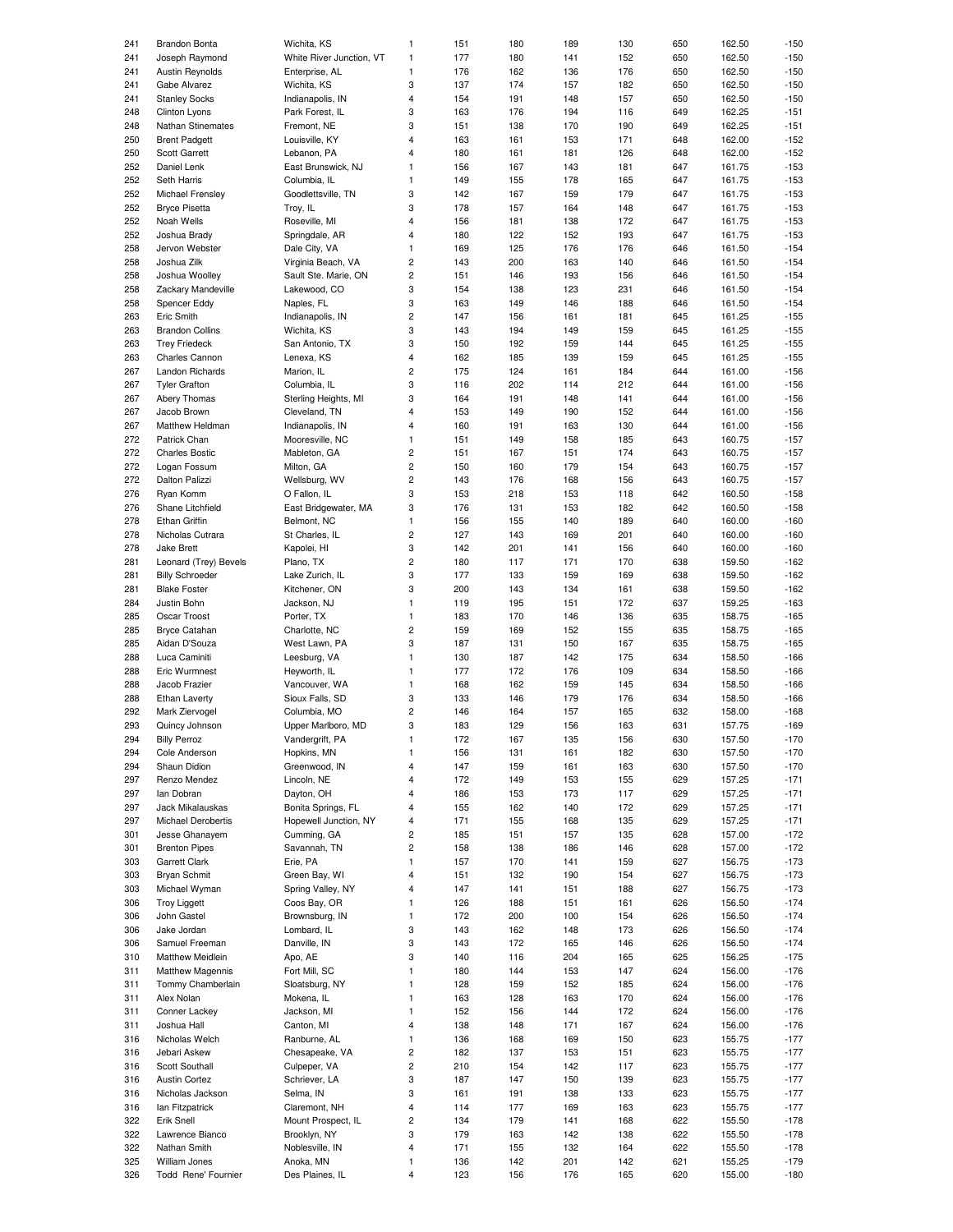| 326 | Dekari Wadlington      | Indianapolis, IN   | 4                       | 148 | 153 | 185 | 134 | 620 | 155.00 | $-180$           |
|-----|------------------------|--------------------|-------------------------|-----|-----|-----|-----|-----|--------|------------------|
|     |                        |                    |                         |     |     |     |     |     |        |                  |
| 328 | Joshua Hallman         | Mooresville, NC    | $\overline{\mathbf{c}}$ | 154 | 179 | 144 | 142 | 619 | 154.75 | $-181$           |
| 328 | <b>Holden Childs</b>   | Lynnwood, WA       | 4                       | 181 | 168 | 134 | 136 | 619 | 154.75 | $-181$           |
| 330 | Jacob Miner            | East Moline, IL    | 1                       | 199 | 156 | 118 | 145 | 618 | 154.50 | $-182$           |
| 330 | Gavin Stutz            | Killeen, TX        | $\mathbf{1}$            |     | 138 | 184 | 137 | 618 | 154.50 | $-182$           |
|     |                        |                    |                         | 159 |     |     |     |     |        |                  |
| 330 | Jordan Cole            | Fort Thomas, KY    | $\overline{c}$          | 133 | 144 | 170 | 171 | 618 | 154.50 | $-182$           |
| 333 | Tyler Johnson          | Saint Charles, IL  | $\overline{c}$          | 128 | 212 | 112 | 165 | 617 | 154.25 | $-183$           |
| 333 | Derry Malone           | Independence, MO   | 4                       | 142 | 145 | 140 | 190 | 617 | 154.25 | $-183$           |
|     |                        |                    |                         |     |     |     |     |     |        |                  |
| 335 | Daniel Hudson          | Hernshaw, WV       | 3                       | 171 | 128 | 182 | 135 | 616 | 154.00 | $-184$           |
| 336 | D. Jacob Johns         | Fletcher, OK       | $\overline{\mathbf{c}}$ | 145 | 164 | 160 | 146 | 615 | 153.75 | $-185$           |
| 336 | Kurtis Macha           | Sheridan, WY       | $\overline{c}$          | 162 | 150 | 140 | 163 | 615 | 153.75 | $-185$           |
|     |                        |                    |                         |     |     |     |     |     |        |                  |
| 336 | Aaron Wright           | Westland, MI       | 4                       | 166 | 157 | 135 | 157 | 615 | 153.75 | $-185$           |
| 339 | Jonathon Skalon        | Chicago, IL        | 4                       | 97  | 184 | 150 | 183 | 614 | 153.50 | $-186$           |
| 339 | Jordan Cina            | Harker Heights, TX | 4                       | 146 | 163 | 151 | 154 | 614 | 153.50 | $-186$           |
|     |                        |                    |                         |     |     |     |     |     |        |                  |
| 341 | Kory Currin            | Oxford, NC         | 2                       | 142 | 148 | 163 | 160 | 613 | 153.25 | $-187$           |
| 341 | <b>Mikey Neal</b>      | Wake Forest, NC    | 2                       | 169 | 144 | 158 | 142 | 613 | 153.25 | $-187$           |
| 241 | RJ Hooper              | Enid, OK           | $\overline{c}$          | 161 | 188 | 156 | 145 | 650 | 162.50 | $-150$           |
|     |                        |                    |                         |     |     |     |     |     |        |                  |
| 341 | Ray Wiegand            | Marshalltown, IA   | 3                       | 178 | 140 | 150 | 145 | 613 | 153.25 | $-187$           |
| 344 | Justin Dimaggio        | Holtsville, NY     | 4                       | 195 | 171 | 134 | 112 | 612 | 153.00 | $-188$           |
| 345 | Hunter Perry           | Hawthorne, NJ      | $\mathbf{1}$            | 158 | 172 | 145 | 136 | 611 | 152.75 | $-189$           |
|     |                        |                    |                         |     |     |     |     |     |        |                  |
| 345 | Collin Schultz         | Sterling, IL       | 3                       | 188 | 149 | 119 | 155 | 611 | 152.75 | $-189$           |
| 347 | Evan Decker            | Beaver Dam, KY     | $\mathbf{1}$            | 143 | 143 | 168 | 156 | 610 | 152.50 | $-190$           |
| 347 | Robert Carlson         | Rozet, WY          | 3                       | 177 | 133 | 165 | 135 | 610 | 152.50 | $-190$           |
|     | <b>Brett McEachern</b> |                    | 3                       |     |     |     |     |     |        |                  |
| 349 |                        | Las Vegas, NV      |                         | 163 | 194 | 129 | 123 | 609 | 152.25 | $-191$           |
| 350 | Jorell Morris          | Pinole, CA         | 3                       | 175 | 138 | 125 | 170 | 608 | 152.00 | $-192$           |
| 350 | <b>Ethan Matthews</b>  | Hamilton, NJ       | 3                       | 160 | 117 | 146 | 185 | 608 | 152.00 | $-192$           |
| 350 |                        | Monrovia, IN       | 4                       |     | 170 | 160 | 148 | 608 | 152.00 | $-192$           |
|     | Michael Taylor         |                    |                         | 130 |     |     |     |     |        |                  |
| 353 | Cameron Turpin         | Whiteland, IN      | 3                       | 159 | 147 | 173 | 128 | 607 | 151.75 | $-193$           |
| 354 | Kyle Miller            | Vandalia, IL       | $\mathbf{1}$            | 104 | 170 | 165 | 167 | 606 | 151.50 | $-194$           |
| 354 | Donny Richards         | O Fallon, IL       | $\mathbf{1}$            | 131 | 157 | 179 | 139 | 606 | 151.50 | $-194$           |
|     |                        |                    |                         |     |     |     |     |     |        |                  |
| 354 | Kai Ward               | Tucson, AZ         | $\overline{c}$          | 170 | 114 | 164 | 158 | 606 | 151.50 | $-194$           |
| 354 | Christopher Riordan    | Staten Island, NY  | 4                       | 124 | 135 | 165 | 182 | 606 | 151.50 | $-194$           |
| 354 | Thomas Vaselekos       | Garrison, NY       | 4                       | 163 | 151 | 137 | 155 | 606 | 151.50 | $-194$           |
|     |                        |                    |                         |     |     |     |     |     |        |                  |
| 359 | Kayden Dziak           | Butte, MT          | 2                       | 150 | 152 | 152 | 151 | 605 | 151.25 | $-195$           |
| 359 | Markus Holland         | Chattanooga, TN    | 4                       | 129 | 199 | 167 | 110 | 605 | 151.25 | $-195$           |
| 361 | Shaun DesRocher        | La Moille, IL      | $\mathbf{1}$            | 133 | 160 | 161 | 150 | 604 | 151.00 | $-196$           |
|     |                        |                    |                         |     |     |     |     |     |        |                  |
| 362 | John Boughton          | Brick, NJ          | $\mathbf{1}$            | 138 | 142 | 133 | 190 | 603 | 150.75 | $-197$           |
| 363 | John (Duke) Crouch     | Pinellas Park, FL  | $\mathbf{1}$            | 174 | 141 | 138 | 149 | 602 | 150.50 | $-198$           |
| 364 | Matt Foutz             | Logansport, IN     | 4                       | 166 | 194 | 130 | 111 | 601 | 150.25 | $-199$           |
|     |                        |                    |                         |     |     |     |     |     |        |                  |
| 365 | Jake Holbein           | Evans, GA          | 2                       | 128 | 176 | 138 | 158 | 600 | 150.00 | $-200$           |
| 365 | Justin Riley           | Stone Mountain, GA | $\overline{c}$          | 104 | 120 | 209 | 167 | 600 | 150.00 | $-200$           |
| 367 | Tony Lundy             | Chicago, IL        | $\mathbf{1}$            | 154 | 164 | 126 | 155 | 599 | 149.75 | $-201$           |
|     |                        |                    |                         |     |     |     |     |     |        |                  |
| 367 | <b>Trey Rushing</b>    | New London, NC     | 3                       | 143 | 134 | 157 | 165 | 599 | 149.75 | $-201$           |
| 367 | Silas Limes            | Wichita, KS        | 3                       | 121 | 167 | 168 | 143 | 599 | 149.75 | $-201$           |
| 367 | Alajah Perez           | Danville, VA       | 4                       | 146 | 135 | 138 | 180 | 599 | 149.75 | $-201$           |
|     |                        |                    |                         |     |     |     |     |     |        |                  |
| 371 | <b>Tyson Gray</b>      | Greenville, TX     | $\mathbf{1}$            | 173 | 148 | 130 | 147 | 598 | 149.50 | $-202$           |
| 371 | Elijah Slaven          | Fort Wayne, IN     | 4                       | 130 | 133 | 154 | 181 | 598 | 149.50 | $-202$           |
| 373 | Christopher Hoover     | Monroe, NC         | 3                       | 130 | 117 | 149 | 201 | 597 | 149.25 | $-203$           |
|     |                        |                    |                         |     |     |     |     |     |        |                  |
| 373 | <b>Cameron Easler</b>  | Owensboro, KY      | 3                       | 189 | 158 | 112 | 138 | 597 | 149.25 | $-203$           |
| 375 | Parker Perez           | St Louis, MO       | $\mathbf{1}$            | 123 | 157 | 178 | 138 | 596 | 149.00 | $-204$           |
| 375 | <b>Tony Lutz</b>       | Lititz, PA         | 4                       | 134 | 183 | 158 | 121 | 596 | 149.00 | $-204$           |
|     |                        |                    |                         |     |     |     |     |     |        |                  |
| 377 | Peyton Lee             | Corinth, MS        | 2                       | 169 | 125 | 175 | 126 | 595 | 148.75 | $-205$           |
| 377 | Jonathan Jordan        | Florence, SC       | 2                       | 194 | 136 | 139 | 126 | 595 | 148.75 | $-205$           |
| 377 | Shayne MacFarlane      | Lewiston, ME       | $\mathbf 2$             | 138 | 146 | 168 | 143 | 595 | 148.75 | $-205$           |
| 377 | Grayson Fritsch        | Nokesville, VA     | 2                       |     | 170 | 135 | 147 | 595 | 148.75 | $-205$           |
|     |                        |                    |                         | 143 |     |     |     |     |        |                  |
| 381 | Ethan Kailin           | Gurnee, IL         | $\mathbf{1}$            | 172 |     |     |     |     |        | $-206$           |
| 381 | Jacob Berry            | Murfreesboro, TN   |                         |     | 121 | 187 | 114 | 594 | 148.50 |                  |
| 383 | <b>Trevor Coffman</b>  |                    |                         |     |     |     |     |     |        |                  |
|     |                        |                    | 3                       | 161 | 148 | 126 | 159 | 594 | 148.50 | $-206$           |
|     |                        | Oak Lawn, IL       | $\mathbf{1}$            | 135 | 125 | 194 | 139 | 593 | 148.25 | $-207$           |
| 383 | Alex Hartman           | Arvada, CO         | 2                       | 145 | 165 | 159 | 124 | 593 | 148.25 | $-207$           |
| 385 | lan Dohan              | Tampa, FL          | $\mathbf 2$             | 134 | 135 | 130 | 193 | 592 | 148.00 | $-208$           |
|     | <b>Matt Schick</b>     | West Fargo, ND     |                         |     |     |     |     |     |        |                  |
| 385 |                        |                    | 2                       | 155 | 140 | 171 | 126 | 592 | 148.00 | $-208$           |
| 387 | <b>Trevor Amir</b>     | New Lenox, IL      | $\mathbf{1}$            | 162 | 169 | 136 | 124 | 591 | 147.75 | $-209$           |
| 387 | <b>Dallas Anders</b>   | Warsaw, IN         | 2                       | 166 | 164 | 126 | 135 | 591 | 147.75 | $-209$           |
|     |                        |                    |                         |     |     |     |     |     |        |                  |
| 387 | Joseph Steele          | Newton, NJ         | 2                       | 172 | 115 | 146 | 158 | 591 | 147.75 | $-209$           |
| 390 | Mason Eddy             | Saginaw, MI        | $\mathbf{1}$            | 131 | 134 | 185 | 140 | 590 | 147.50 | $-210$           |
| 390 | <b>Wyatt Beckstead</b> | Traverse City, MI  | 2                       | 189 | 152 | 126 | 123 | 590 | 147.50 | $-210$           |
| 390 | Lane Thompson          | Irving, TX         | 3                       | 148 | 146 | 156 | 140 | 590 | 147.50 | $-210$           |
|     |                        |                    |                         |     |     |     |     |     |        |                  |
| 390 | James Scherer          | Sheboygan, WI      | 4                       | 138 | 150 | 159 | 143 | 590 | 147.50 | $-210$           |
| 390 | Troy Lund Jr           | Plain City, UT     | 4                       | 168 | 141 | 156 | 125 | 590 | 147.50 | $-210$           |
| 395 | Michael Williston      | Baker, LA          | 2                       | 109 | 168 | 173 | 137 | 587 | 146.75 | $-213$           |
|     |                        |                    |                         |     |     |     |     |     |        |                  |
| 395 | Cayleb Carey           | Hobart, IN         | 3                       | 158 | 108 | 167 | 154 | 587 | 146.75 | $-213$           |
| 397 | David Schneider        | Cypress, CA        | 3                       | 114 | 158 | 168 | 146 | 586 | 146.50 | $-214$           |
| 398 | Michael Harter         | Greenfield, IN     | 2                       | 134 | 156 | 164 | 131 | 585 | 146.25 | $-215$           |
|     |                        |                    |                         |     |     |     |     |     |        |                  |
| 398 | Matthew Wilkinson      | Mobile, AL         | 2                       | 151 | 147 | 173 | 114 | 585 | 146.25 | $-215$           |
| 398 | Hans Birkeland         | San Juan, PR       | 3                       | 140 | 101 | 212 | 132 | 585 | 146.25 | $-215$           |
| 401 | Alexander Seng         | Glendale, AZ       | 1                       | 140 | 144 | 169 | 131 | 584 | 146.00 | $-216$           |
| 401 | <b>Braden Walters</b>  | Danville, IL       | 1                       | 158 | 132 | 131 | 163 | 584 | 146.00 | $-216$           |
|     |                        |                    |                         |     |     |     |     |     |        |                  |
| 401 | Antonio Willar         | Du Bois, PA        | 2                       | 135 | 163 | 125 | 161 | 584 | 146.00 | $-216$           |
| 401 | Brandon Peterson       | Las Vegas, NV      | 3                       | 183 | 131 | 157 | 113 | 584 | 146.00 | $-216$           |
| 401 | Jaydon Whitehead       | Upper Marlboro, MD | 3                       | 171 | 158 | 131 | 124 | 584 | 146.00 | $-216$           |
|     |                        |                    |                         |     |     |     |     |     |        |                  |
| 406 | Michael Weber          | Tonawanda, NY      | 3                       | 160 | 127 | 164 | 132 | 583 | 145.75 | $-217$           |
| 407 | Dominic Weicht         | Butler, IN         | $\mathbf{1}$            | 136 | 151 | 157 | 138 | 582 | 145.50 | $-218$           |
| 407 | Jason Wichnovitz       | Staten Island, NY  | 2                       | 157 | 151 | 136 | 138 | 582 | 145.50 | $-218$<br>$-220$ |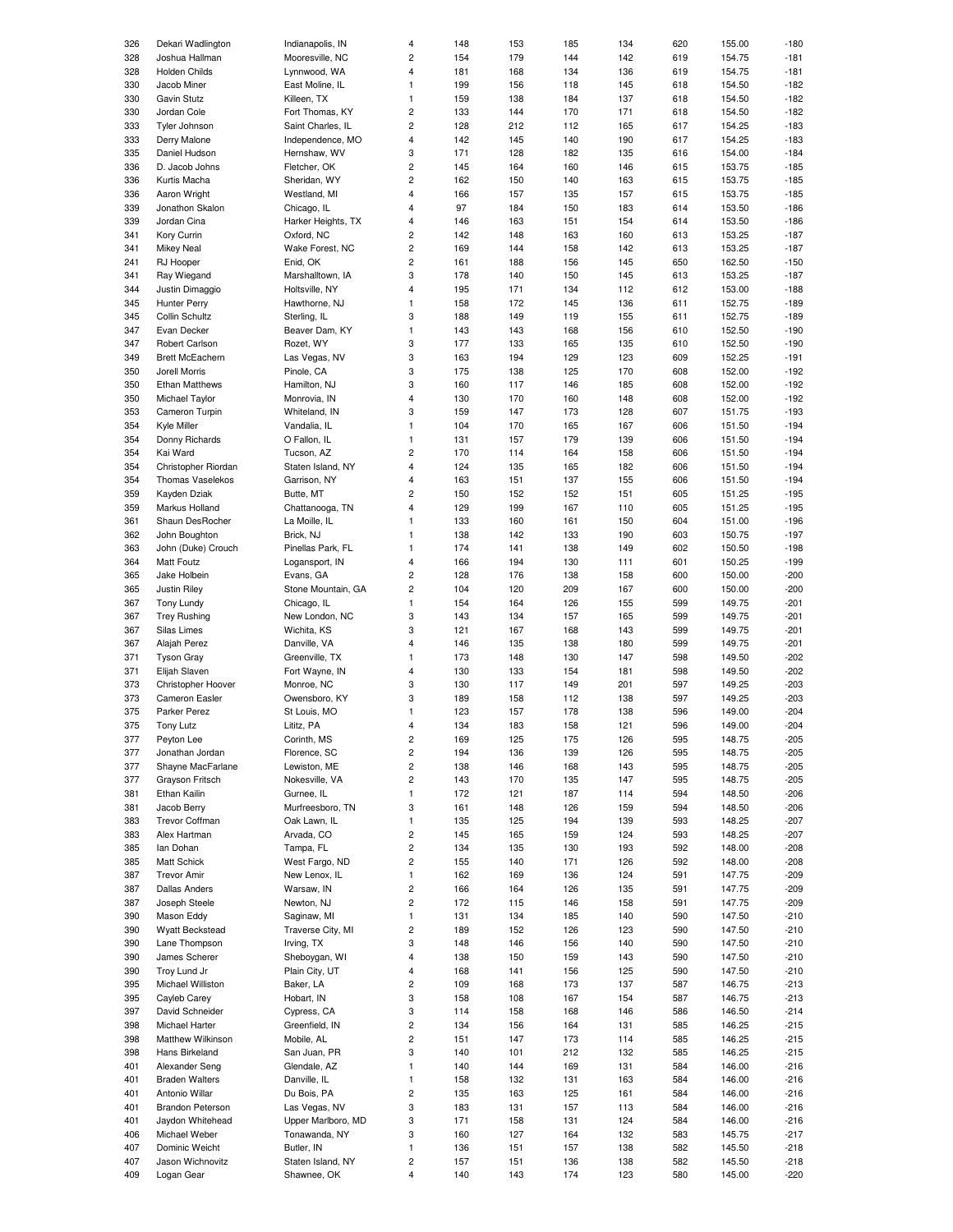| 409 | Michael Williams        | Burlington, ON       | 4                       | 116 | 143 | 155 | 166 | 580 | 145.00 | $-220$ |
|-----|-------------------------|----------------------|-------------------------|-----|-----|-----|-----|-----|--------|--------|
|     |                         |                      |                         |     |     |     |     |     |        |        |
| 411 | Aidan Tisdall           | Ramona, SD           | 3                       | 128 | 178 | 126 | 147 | 579 | 144.75 | $-221$ |
| 411 | Hunter Fugate           | Lebanon, TN          | 4                       | 150 | 160 | 113 | 156 | 579 | 144.75 | $-221$ |
| 413 | Kyle Heimbruch          | Fernley, NV          | 3                       | 119 | 168 | 153 | 138 | 578 | 144.50 | $-222$ |
| 414 | Nico Campana            | Elmwood Park, IL     | $\mathbf{1}$            | 148 | 140 | 133 | 156 | 577 | 144.25 | $-223$ |
|     |                         |                      |                         |     |     |     |     |     |        |        |
| 415 | Chase Eskridge          | Columbia, SC         | $\mathbf{1}$            | 176 | 112 | 145 | 143 | 576 | 144.00 | $-224$ |
| 415 | Garrett LaPlount        | Owatonna, MN         | $\mathbf{1}$            | 150 | 161 | 124 | 141 | 576 | 144.00 | $-224$ |
| 417 | Conner McGowen          | Savannah, TN         | 2                       | 151 | 129 | 145 | 150 | 575 | 143.75 | $-225$ |
| 417 | <b>Andrew Martin</b>    | Plano, TX            | 3                       | 156 | 134 | 126 | 159 | 575 | 143.75 | $-225$ |
|     |                         |                      |                         |     |     |     |     |     |        |        |
| 419 | <b>Calvin Napper</b>    | Savannah, TN         | 3                       | 154 | 150 | 128 | 142 | 574 | 143.50 | $-226$ |
| 419 | Camdyn Bordelon         | Elk Grove, CA        | 3                       | 138 | 105 | 169 | 162 | 574 | 143.50 | $-226$ |
| 421 |                         |                      | $\mathbf{1}$            | 156 |     | 147 | 129 | 572 | 143.00 | $-228$ |
|     | Joey Lizzio             | Plainfield, IL       |                         |     | 140 |     |     |     |        |        |
| 421 | Ryan Evjen              | Missoula, MT         | 4                       | 176 | 123 | 178 | 95  | 572 | 143.00 | $-228$ |
| 423 | <b>Tony Wright</b>      | Edgewood, IA         | $\mathbf{1}$            | 157 | 179 | 108 | 126 | 570 | 142.50 | $-230$ |
| 423 | Kaden McDow             | Fulton, MO           | 3                       | 143 | 122 | 183 | 122 | 570 | 142.50 | $-230$ |
|     |                         |                      |                         |     |     |     |     |     |        |        |
| 423 | <b>Brandon Vallone</b>  | Clarksburg, MA       | 3                       | 139 | 151 | 156 | 124 | 570 | 142.50 | $-230$ |
| 423 | Jacob Watts             | Goodlettsville, TN   | 3                       | 156 | 139 | 116 | 159 | 570 | 142.50 | $-230$ |
| 423 | <b>Matthew Cona</b>     | Garnerville, NY      | $\overline{4}$          | 177 | 156 | 117 | 120 | 570 | 142.50 | $-230$ |
| 423 | Nathan Daniels          | Grand Junction, CO   | 4                       | 149 | 123 | 145 | 153 | 570 | 142.50 | $-230$ |
|     |                         |                      |                         |     |     |     |     |     |        |        |
| 429 | Julian Jett             | Clinton, TN          | $\overline{c}$          | 130 | 120 | 172 | 147 | 569 | 142.25 | $-231$ |
| 429 | Cory Berkimer           | Battle Creek, MI     | 4                       | 162 | 141 | 119 | 147 | 569 | 142.25 | $-231$ |
| 431 | John Smith              | Savannah, TN         | 2                       | 126 | 156 | 152 | 134 | 568 | 142.00 | $-232$ |
|     |                         |                      |                         |     |     |     |     |     |        |        |
| 431 | Collin Clark            | Lowell, MI           | 4                       | 136 | 140 | 122 | 170 | 568 | 142.00 | $-232$ |
| 433 | Evrin Peacha            | Henderson, NV        | 3                       | 188 | 118 | 118 | 143 | 567 | 141.75 | $-233$ |
| 434 | <b>William Oertling</b> | Slidell, LA          | 3                       | 149 | 155 | 113 | 149 | 566 | 141.50 | $-234$ |
|     |                         |                      |                         |     |     |     |     |     |        |        |
| 435 | Ryan Beneteau           | Lasalle, ON          | $\mathbf{1}$            | 136 | 154 | 127 | 148 | 565 | 141.25 | $-235$ |
| 435 | <b>Wesley Smith</b>     | Grain Valley, MO     | 2                       | 161 | 113 | 158 | 133 | 565 | 141.25 | $-235$ |
| 435 | <b>Travis Knowlton</b>  | Dade City, FL        | 3                       | 136 | 137 | 151 | 141 | 565 | 141.25 | $-235$ |
|     |                         |                      |                         |     |     |     |     |     |        |        |
| 438 | Caden Witt              | Kaufman, TX          | 3                       | 161 | 112 | 131 | 160 | 564 | 141.00 | $-236$ |
| 438 | Craig Kelly             | Rosedale, MD         | 4                       | 140 | 143 | 148 | 133 | 564 | 141.00 | $-236$ |
| 438 | Colin Chestnut          | Waverly, IA          | 4                       | 140 | 121 | 140 | 163 | 564 | 141.00 | $-236$ |
|     |                         |                      |                         |     |     |     |     |     |        |        |
| 441 | Nicholas Kirby          | Westport, MA         | $\mathbf{1}$            | 148 | 147 | 155 | 113 | 563 | 140.75 | $-237$ |
| 441 | Killian Kilpatrick      | Erie, PA             | $\mathbf{1}$            | 144 | 167 | 132 | 120 | 563 | 140.75 | $-237$ |
| 441 | Parker Stone            | West Fargo, ND       | $\mathbf{1}$            | 128 | 166 | 145 | 124 | 563 | 140.75 | $-237$ |
| 441 |                         |                      | $\mathbf{1}$            |     |     |     |     |     |        |        |
|     | Christopher David       | St Peters, MO        |                         | 125 | 143 | 136 | 159 | 563 | 140.75 | $-237$ |
| 445 | <b>Talon Einfalt</b>    | Gillette, WY         | $\overline{\mathbf{c}}$ | 126 | 143 | 160 | 133 | 562 | 140.50 | $-238$ |
| 446 | Andrew Chan             | Downey, CA           | 3                       | 156 | 158 | 121 | 126 | 561 | 140.25 | $-239$ |
| 447 | Noah Belt               | Topeka, KS           | $\mathbf{1}$            | 148 | 116 | 131 | 165 | 560 | 140.00 | $-240$ |
|     |                         |                      |                         |     |     |     |     |     |        |        |
| 447 | Lucian Bunch            | Oliver Springs, TN   | $\overline{c}$          | 145 | 133 | 169 | 113 | 560 | 140.00 | $-240$ |
| 447 | Andrew Mason            | Island Lake, IL      | 3                       | 200 | 161 | 79  | 120 | 560 | 140.00 | $-240$ |
| 447 | Cody Herzog             | Discovery Bay, CA    | $\overline{\mathbf{4}}$ | 129 | 118 | 152 | 161 | 560 | 140.00 | $-240$ |
| 451 |                         |                      | 3                       |     |     |     |     |     |        |        |
|     | <b>Hawkins Davis</b>    | Tuscaloosa, AL       |                         | 145 | 117 | 135 | 162 | 559 | 139.75 | $-241$ |
| 452 | <b>Austin Turner</b>    | Athens, AL           | $\mathbf{1}$            | 148 | 149 | 132 | 128 | 557 | 139.25 | $-243$ |
| 452 | <b>Patrick Moeller</b>  | De Pere, WI          | 4                       | 131 | 154 | 103 | 169 | 557 | 139.25 | $-243$ |
| 452 | <b>Tyson Vinson</b>     | Severn, MD           | 4                       | 169 | 92  | 141 | 155 | 557 | 139.25 | $-243$ |
|     |                         |                      |                         |     |     |     |     |     |        |        |
| 455 | Jonathan Davis          | Smyrna, DE           | $\mathbf{1}$            | 168 | 142 | 110 | 136 | 556 | 139.00 | $-244$ |
| 455 | Jonathan Coby           | Dallas, TX           | 4                       | 134 | 135 | 136 | 151 | 556 | 139.00 | $-244$ |
| 457 | <b>Dustin Doss</b>      | Fort Wayne, IN       | 3                       | 134 | 150 | 148 | 123 | 555 | 138.75 | $-245$ |
|     |                         |                      |                         |     |     |     |     |     |        |        |
| 458 | <b>Briar Harper</b>     | Owensboro, KY        | $\overline{\mathbf{c}}$ | 123 | 155 | 138 | 138 | 554 | 138.50 | $-246$ |
| 459 | Tim Wengenack           | Rochester, MN        | 3                       | 122 | 146 | 148 | 137 | 553 | 138.25 | $-247$ |
| 460 | Michael Melman          | Keller, TX           | 3                       | 141 | 136 | 135 | 140 | 552 | 138.00 | $-248$ |
|     |                         |                      |                         |     |     |     |     |     |        |        |
| 461 | I yler Vandiver         | Chattanooga, IN      |                         | 137 | 123 | 138 | 153 | 551 | 137.75 | -249   |
| 462 | Alex Wiles              | Bloomington, IN      | 3                       | 149 | 134 | 107 | 159 | 549 | 137.25 | $-251$ |
| 463 | Dylan Henrickson        | Green Bay, WI        | $\mathbf{1}$            | 153 | 124 | 127 | 144 | 548 | 137.00 | $-252$ |
|     | David Painter           | Greeneville, TN      |                         |     |     |     |     |     |        |        |
| 463 |                         |                      | $\mathbf 2$             | 147 | 113 | 138 | 150 | 548 | 137.00 | $-252$ |
| 463 | Gavin McCune            | Nolensville, TN      | $\overline{\mathbf{c}}$ | 157 | 139 | 147 | 105 | 548 | 137.00 | $-252$ |
| 463 | Andrew Levron           | Gray, LA             | 3                       | 130 | 157 | 113 | 148 | 548 | 137.00 | $-252$ |
|     |                         | Dubois, PA           | $\mathbf{1}$            |     | 120 |     |     |     |        | $-253$ |
| 467 | Anthony Manning         |                      |                         | 141 |     | 153 | 133 | 547 | 136.75 |        |
| 467 | Lane Bolton             | Greeneville, TN      | 3                       | 168 | 120 | 113 | 146 | 547 | 136.75 | $-253$ |
| 469 | Joseph Rohle            | Yorktown Heights, NY | 4                       | 107 | 152 | 156 | 130 | 545 | 136.25 | $-255$ |
| 470 | Antoine Allmon          | Vista, CA            | 2                       | 138 | 137 | 126 | 143 | 544 | 136.00 | $-256$ |
|     |                         | Owasso, OK           | 2                       |     |     |     |     |     |        |        |
| 471 | Braden Lang             |                      |                         | 145 | 155 | 118 | 125 | 543 | 135.75 | -257   |
| 471 | Vincent Cavallaro       | Lake City, FL        | 4                       | 99  | 138 | 143 | 163 | 543 | 135.75 | $-257$ |
| 473 | Nicholas Blagojevic     | Brighton, ON         | 3                       | 145 | 164 | 115 | 116 | 540 | 135.00 | $-260$ |
| 474 | Camron Gamet            | Bentonville, AR      | 3                       | 147 | 101 |     | 176 | 539 | 134.75 | $-261$ |
|     |                         |                      |                         |     |     | 115 |     |     |        |        |
| 475 | <b>Brooks Leyhew</b>    | Murfreesboro, TN     | 4                       | 139 | 119 | 147 | 131 | 536 | 134.00 | $-264$ |
| 475 | Jeremiah Terry          | Clinton, MD          | 4                       | 165 | 136 | 133 | 102 | 536 | 134.00 | $-264$ |
| 477 | <b>Triston Lundberg</b> | Olathe, KS           | 4                       | 118 | 144 | 120 | 153 | 535 | 133.75 | $-265$ |
| 477 | Chase Byrd              | Lenexa, KS           | 4                       | 150 | 148 | 112 |     | 535 |        | $-265$ |
|     |                         |                      |                         |     |     |     | 125 |     | 133.75 |        |
| 479 | Andrew Shattuck         | Murfreesboro, TN     | 3                       | 144 | 146 | 136 | 108 | 534 | 133.50 | $-266$ |
| 480 | Jacob Marquis           | Albuquerque, NM      | 3                       | 154 | 121 | 150 | 108 | 533 | 133.25 | $-267$ |
| 481 | William Branca          | Yorktown Heights, NY | 4                       | 140 | 129 | 138 | 125 | 532 | 133.00 | $-268$ |
|     |                         |                      |                         |     |     |     |     |     |        |        |
| 482 | Nolan Bianchi           | Lakeville, MN        | 3                       | 136 | 136 | 123 | 136 | 531 | 132.75 | $-269$ |
| 483 | Jesse Little            | North Judson, IN     | 1                       | 134 | 124 | 142 | 130 | 530 | 132.50 | $-270$ |
| 484 | Ryan Costello           | Bristow, VA          | $\mathbf{1}$            | 115 | 145 | 150 | 119 | 529 | 132.25 | $-271$ |
|     |                         | Clover, SC           | $\mathbf{1}$            |     | 125 |     |     |     |        | $-271$ |
| 484 | <b>Brandon Haney</b>    |                      |                         | 115 |     | 134 | 155 | 529 | 132.25 |        |
| 484 | <b>Richard Plauche</b>  | Ponchatoula, LA      | 3                       | 128 | 111 | 153 | 137 | 529 | 132.25 | $-271$ |
| 484 | <b>Brenden Carney</b>   | Christiansburg, VA   | 3                       | 118 | 137 | 161 | 113 | 529 | 132.25 | $-271$ |
| 488 | Noah Briceno            | Vallejo, CA          | 3                       | 95  | 154 | 146 | 133 | 528 | 132.00 | $-272$ |
|     |                         |                      |                         |     |     |     |     |     |        |        |
| 489 | <b>Austin Easley</b>    | O'Fallon, MO         | 1                       | 114 | 132 | 148 | 133 | 527 | 131.75 | $-273$ |
| 490 | Trevor Johnson          | Rochester, NY        | 3                       | 87  | 145 | 134 | 160 | 526 | 131.50 | $-274$ |
| 491 | Maurice Wynn            | Bettendorf, IA       | 3                       | 130 | 132 | 132 | 128 | 522 | 130.50 | $-278$ |
| 491 | Garrett Haley           | Canton, GA           | 3                       | 131 | 134 | 136 | 121 | 522 | 130.50 | $-278$ |
|     |                         |                      |                         |     |     |     |     |     |        |        |
| 491 | Aaron Bustamante        | Baton Rouge, LA      | 4                       | 136 | 122 | 138 | 126 | 522 | 130.50 | $-278$ |